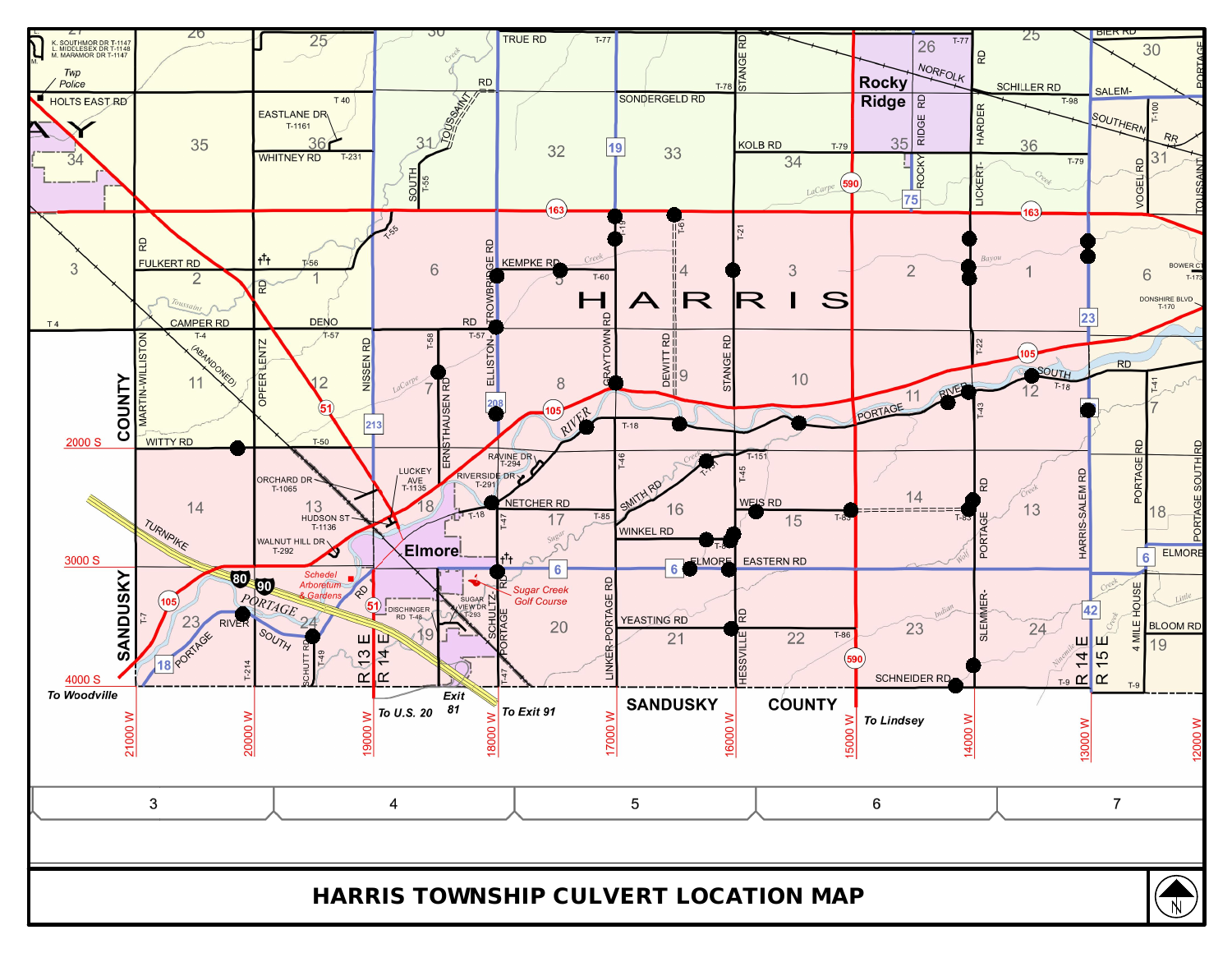## Ottawa County Culvert Listing

|                 | <b>YR</b>    |            |                                    |                          |                               |                    |                 |                    |                 |  |                            |
|-----------------|--------------|------------|------------------------------------|--------------------------|-------------------------------|--------------------|-----------------|--------------------|-----------------|--|----------------------------|
|                 | <b>Built</b> |            | TWP SEC TOWN                       | Number                   | Road Name                     |                    | <b>Size</b>     | Type               | Length          |  | Cond Stream                |
|                 |              |            |                                    |                          | Diameter Equivalent (IN)      |                    |                 |                    |                 |  |                            |
|                 | 1972         | <b>HAR</b> | 21                                 |                          | C0006-02.06 Elmore Eastern    | 36"                | 36              | <b>ELL RCP</b>     | 36              |  | <b>Held Ditch</b>          |
| $\overline{2}$  | 1972         | HAR        | $\overline{21}$                    |                          | C0006-02.40 Elmore Eastern    | 36"                | $\overline{36}$ | <b>ELL RCP</b>     | 36              |  | <b>Branch Held Ditch</b>   |
| 3               |              | <b>HAR</b> | 23                                 | T0009-00.80 Schneider    |                               | 48"                | 48              | <b>CMP</b>         | 35              |  | Indian Creek Branch        |
| 4               |              | <b>HAR</b> | $\overline{23}$<br>$\overline{13}$ |                          | C0018-01.10 Portage River S   | 30"                | $\overline{30}$ | <b>RCP</b>         | 60              |  |                            |
| 5               |              | <b>HAR</b> | $\overline{24}$<br>13              |                          | C0018-01.65 Portage River S   | 36"                | $\overline{36}$ | CIP                | 78.5            |  |                            |
| 6               |              | <b>HAR</b> | 8                                  |                          | T0018-04.95 Portage River S   | 36"                | 36              | <b>RCP</b>         | 42.5            |  |                            |
| $\overline{7}$  |              | <b>HAR</b> | $\overline{18}$                    |                          | T0018-05.95 Portage River S   | 24"                | $\overline{24}$ | RCP                | 47              |  |                            |
| 8               | 1959         | <b>HAR</b> | $9\,$                              |                          | T0018-06.56 Portage River S   | 36"                | 36              | <b>RCP</b>         | 36              |  |                            |
| 9               | 1959         | <b>HAR</b> | $\overline{10}$                    |                          | T0018-07.66 Portage River S   | 36"                | $\overline{36}$ | <b>RCP</b>         | 36              |  |                            |
| 10              |              | <b>HAR</b> | 11                                 |                          | T0018-08.42 Portage River S   | 24"                | $\overline{24}$ | <b>RCP</b>         | $\overline{48}$ |  |                            |
| 11              |              | <b>HAR</b> | $\overline{11}$                    |                          | T0018-08.69 Portage River S   | 30"                | 30              | <b>CMP</b>         | 36              |  |                            |
| 12              |              | <b>HAR</b> | 12                                 |                          | T0018-08.90 Portage River S   | 36"                | 36              | <b>RCP</b>         | 64              |  |                            |
| 13              |              | <b>HAR</b> | 8                                  | T0019-00.05 Graytown     |                               | 48"                | 48              | <b>RCP</b>         | 60              |  | SR 105 Ditch               |
| 14              |              | <b>HAR</b> | 5                                  | T0019-01.22 Graytown     |                               | 36"                | $\overline{36}$ | $\overline{c}$     | 25              |  | <b>Mantell Ditch</b>       |
| 15              |              | <b>HAR</b> | 5                                  | T0019-01.47 Graytown     |                               | 36"                | $\overline{36}$ | <b>RCP</b>         | 66              |  | SR 163 Ditch               |
| 16              | 1970         | <b>HAR</b> | $\overline{4}$                     | T0021-01.10 Stange       |                               | 24"                | 24              | <b>RCP</b>         | $\overline{36}$ |  | <b>Bayou Ditch</b>         |
| $\overline{17}$ |              | <b>HAR</b> | $\overline{2}$                     |                          | T0022-00.63 Lickert-Harder    | 36"                | $\overline{36}$ | CIP                | $\overline{24}$ |  | <b>Schlegel Ditch</b>      |
| 18              |              | <b>HAR</b> | $\overline{2}$                     |                          | T0022-00.85 Lickert-Harder    | 84"                | 84              | <b>RCP</b>         | 46              |  | <b>Bayou Ditch</b>         |
| 19              |              | <b>HAR</b> | $\overline{2}$                     |                          | T0022-01.05 Lickert-Harder    | $4' \times 2'$     | 46              | <b>CIP BOX</b>     | 20.5            |  |                            |
| 20              | 1966         | <b>HAR</b> | $\mathbf{1}$                       |                          | C0023-00.55 Benton-Carroll    | 24"                | 24              | <b>RCP</b>         | 40              |  |                            |
| 21              | 1968         | <b>HAR</b> | $\mathbf{1}$                       |                          | C0023-00.88 Benton-Carroll    | $83'' \times 53''$ | $\overline{90}$ | <b>ELL RCP</b>     | 60              |  | <b>Bayou Ditch</b>         |
| 22              | 1965         | <b>HAR</b> | 12                                 | C0042-02.60 Harris-Salem |                               | 27"                | $\overline{27}$ | RCP                | 30              |  |                            |
| 23              |              | <b>HAR</b> | $\overline{23}$                    |                          | T0043-00.16 Slemmer-Portage   | 75" x 48"          | 85              | <b>ELL RCP</b>     | 42              |  | <b>Indian Creek Branch</b> |
| 24              |              | <b>HAR</b> | $\overline{14}$                    |                          | T0043-01.56 Slemmer-Portage   | 48"                | 48              | <b>RCP</b>         | 45              |  | Woodrich                   |
| $\overline{25}$ |              | <b>HAR</b> | $\overline{16}$                    |                          | T0045-01.31 Hessville-Portage | 42"                | $\overline{42}$ | <b>RCP</b>         | $\overline{56}$ |  | <b>Held Ditch</b>          |
| 26              | 1971         | <b>HAR</b> | 19                                 |                          | T0047-00.95 Schultz-Portage   | 24"                | 24              | <b>RCP</b>         | 42              |  |                            |
| 27              |              | <b>HAR</b> | 14                                 | T0050-00.79 Witty        |                               | 36"                | 36              | <b>CMP Helical</b> | 32              |  | <b>Wagoner Ditch</b>       |
| 28              |              | <b>HAR</b> | $\overline{7}$                     | T0058-00.96 Ernthausen   |                               | 83" x 53"          | 90              | <b>ELL RCP</b>     | 36              |  | LaCarpe Creek              |
| 29              |              | <b>HAR</b> | $\sqrt{5}$                         | T0060-00.50 Kempke       |                               | 72"                | $\overline{72}$ | <b>RCP</b>         | 49.5            |  | LaCarpe Creek              |
| 30              |              | <b>HAR</b> | $\overline{4}$                     | T0061-01.50 DeWitt       |                               | 36"                | $\overline{36}$ | <b>RCP</b>         | $\overline{56}$ |  | JE Langman Ditch           |
| 31              |              | <b>HAR</b> | 15                                 | T0083-00.21 Weis         |                               | 54"                | 54              | <b>RCP</b>         | 33              |  | <b>Held Ditch</b>          |
| 32              | 1969         | <b>HAR</b> | 15                                 | T0083-00.95 Weis         |                               | 60" x 30"          | 70              | <b>ELL RCP</b>     | 42              |  | Hyde Run                   |
| 33              | 1969         | <b>HAR</b> | 15                                 | T0083-01.89 Weis         |                               | 24"                | 24              | <b>CMP</b>         | 42              |  |                            |